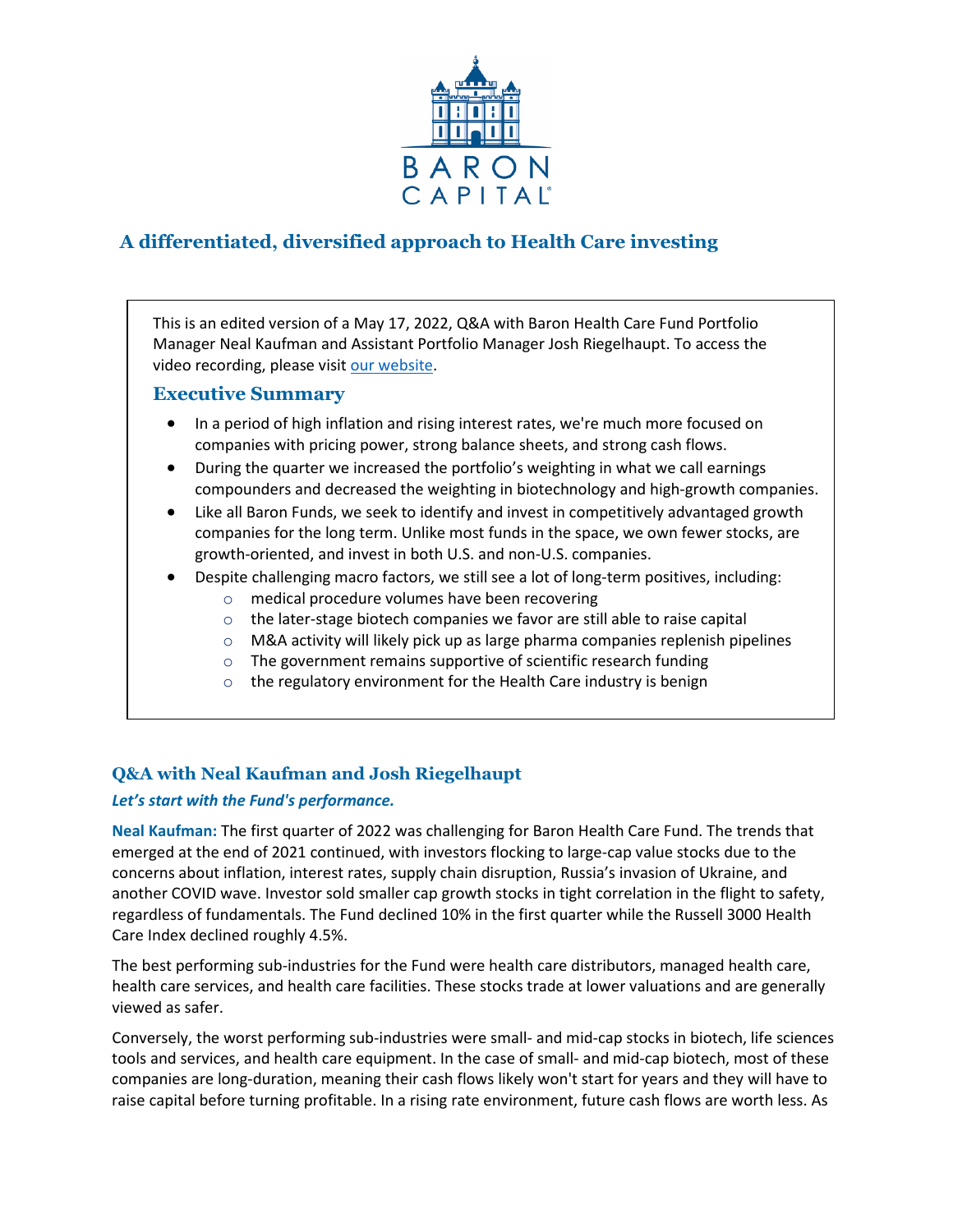for life sciences tools and services, many had performed extremely well during the pandemic because they generated revenue from COVID vaccine production or testing. In some cases, valuations were extended. Many have given up some of those gains as conditions normalize and the stocks are faced with tough comparisons against the artificially heightened results they were generating during the pandemic. Health care equipment companies sold off for similar reasons. We saw a massive rotation out of stocks that had been the stronger performers in prior years.

### *Which stocks contributed the most to performance, and which detracted?*

**Neal Kaufman:** The top contributors were **McKesson Corporation**, **AstraZeneca PLC, AbbVie Inc.**, **UnitedHealth Group Incorporated**, and **Eli Lilly and Company.** McKesson is a leading distributor of pharmaceuticals and medical supplies. We first bought the stock in the fourth quarter of last year when we saw the company's fundamentals were improving, and we thought it was poised for low double-digit annual earnings growth. The stock benefited during the quarter from valuation expansion. In addition, McKesson reported strong earnings and provided a strong outlook for the upcoming fiscal year. AstraZeneca is a large-cap, European pharma company, whose stock was up because of strong clinical data for its breast cancer drug. AbbVie, a new addition during the quarter, was up because of rotation into lower-multiple, large-cap pharma stocks. Managed care company UnitedHealth Group was up because of strong earnings. And finally, Eli Lilly was up because of investor excitement about its new drug for obesity, which showed a remarkable 22.5% average body weight loss in a recent clinical trial.

The top detractors from performance were **ICON Plc**, **Natera, Inc.**, **Dechra Pharmaceuticals PLC**, **Zoetis Inc.**, and **Bio-Techne Corporation.** Apart from Natera, which we sold during the quarter, all were strong performers last year and we continue to have a high level of conviction in them. Shares of contract research organization ICON was down over concerns about biotech funding levels. Dechra and Zoetis are leading animal health companies whose stocks were down over concerns about slower growth in the companion animal market after a period of exceptional growth during the pandemic. Bio-Techne, a life sciences tools company, was down because of rotation out of 2021's strong performers. Natera, a genomics diagnostics company, was down along with other genomics stocks due to a rotation out of unprofitable companies in the space. We sold the stock because the profit inflection we had originally forecasted will likely take longer to materialize, resulting in heavier cash burn rates.

#### *Were there any notable purchases?*

**Neal Kaufman:** In a period of high inflation and rising interest rates, we're much more focused on companies with pricing power, strong balance sheets, and strong cash flows. During the quarter we increased the portfolio's weighting in what we call earnings compounders and decreased the weighting in biotech and high-growth companies.

One of the names we added is **The Cooper Companies, Inc.**, a leader in the contact lens market, which is benefitting from lens wearers trading up to daily silicone hydrogel lenses. Cooper has an exciting portfolio of myopia management products, including a lens called MiSight, which is the first FDAapproved contact lens indicated to slow the progression of nearsightedness in children between the ages of 8 and 12.

We also bought **Anthem, Inc.**, a large-cap managed health care company. Anthem has multiple growth drivers that would enable the company to grow earnings by 12% to 15% a year. We also added **Novo Nordisk A/S**, a leading biopharma company based in Denmark that dominates the market for diabetes treatments with new drugs for obesity that we think will become blockbusters.

#### *Could you share your perspective on the biotech sector?*

**Josh Riegelhaupt:** Biotech is going through what I characterize as a period of capitulation. Valuations are down 60% from their peak in February 2021, which I believe is largely a result of the industry becoming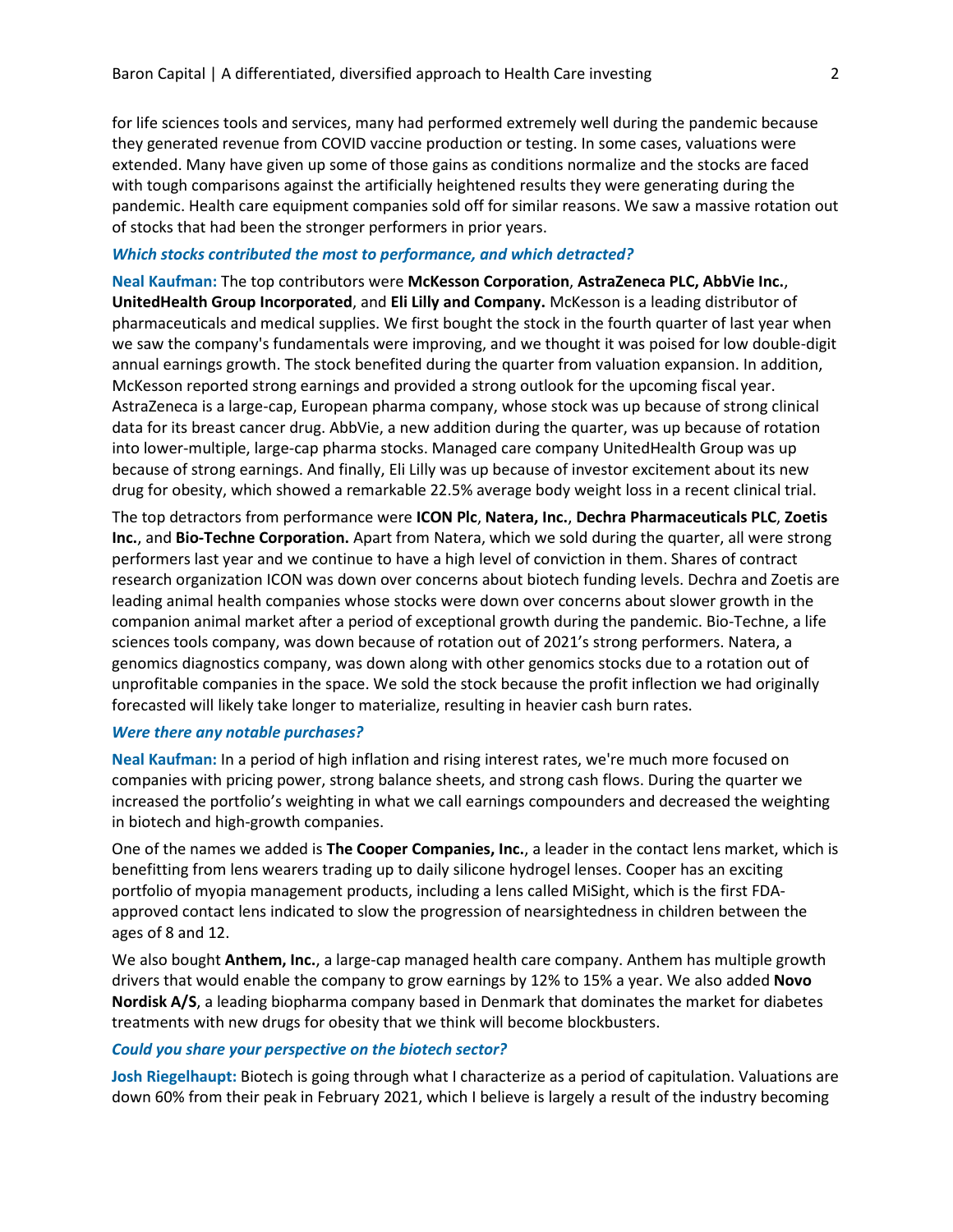a victim of its own success.

First, high-risk assets did well in the years leading up to 2022 with government and monetary stimulus as a tailwind. Now we're mean-reverting or correcting, although why the downturn in biotech started earlier than other growth assets isn't particularly clear.

Second, the dilution enabled by free stimulus money spurred a wave of new company formation leading to fierce competition with overlapping modalities and commercial end-markets. This phenomenon unleashed a lot of novel and exciting technologies, which benefits doctors and their patients. But investors are now surveying a tougher landscape, which is somewhat complicated by the fact that many companies were rushing during the free money period, leading, in some cases, to sloppy execution.

Finally, there is a finite number of biotech specialist investors and many more companies. My estimate is that we're outnumbered four-to-one. That makes it tough to support the broader industry.

As for what's next, it's always hard to call macro developments, but no one could deny the industry's progress. When I started looking at biotech stocks 20 years ago, genomics and cell therapies, CRISPR, gene editing, RNA drugs like mRNA or RNAi, immuno-oncology (treating cancers with the immune system) – none of these existed. These are all exponential leaps, and this innovation will continue. The Health Care sector is moving in the right direction. It's arguably as important as any other technology space, be it IT or innovation in energy, automation, or space technology. This is a major tailwind.

As for when shares might turn around, most investors reference large-cap pharma M&A. Very recently, the balance sheets of all large-cap pharma, in total size of cash offers, surpassed the market cap of the entire biotech industry. The public companies are playing close to the vest on what they want to do. Inevitably they will act, in the meantime, I'll call myself a guarded optimist.

#### *With Baron Health Care Fund now over three years old, what do you feel sets your strategy apart?*

**Neal Kaufman:** Like all Baron Funds, our strategy is to identify competitively advantaged growth companies that we can own for years. We think our portfolio is different than other Health Care funds in several key aspects: we own fewer stocks, are a growth-oriented portfolio in an all-cap space, and invest in both U.S. and non-U.S. companies.

To diversify and manage risk, we loosely group the portfolio into three categories: Earnings Compounders, High-Growth companies, and Biotech companies. Earnings Compounders are companies we think can grow revenue 5% to 10% a year and earnings at double-digit rates over the long term. High-Growth stocks are companies we believe can grow revenue at mid-teens or better. They may not be profitable today, but we think they can be highly profitable in the future. We view Biotech as a distinct category. While the portfolio will always invest across all three categories, we have the flexibility to adjust allocations based on our view of the opportunity set and the market environment.

#### *What makes Health Care a good place to invest during periods of high inflation?*

**Neal Kaufman:** The short answer is pricing power. One example is **Mettler-Toledo International, Inc.**, which sells weighing instruments for laboratories. It can raise prices a few points every year because its products have low average selling prices and its customers care about quality over price. Health Insurance companies like UnitedHealthcare can raise prices by mid-to-high single digits every year. Pharma and biotech companies, even with the prospect of legislation to curtail drug pricing, can set prices upon launch and raise them in line with inflation every year. As an example, **argenx SE**, one of our larger holdings, just launched a novel drug for a disease called myasthenia gravis with attractive pricing.

## *Argenx has been a top position since the Fund's inception, and a standout performer. Why do you continue to like the stock?*

**Josh Riegelhaupt:** This company is a leader in antibody development. Most of the investment case is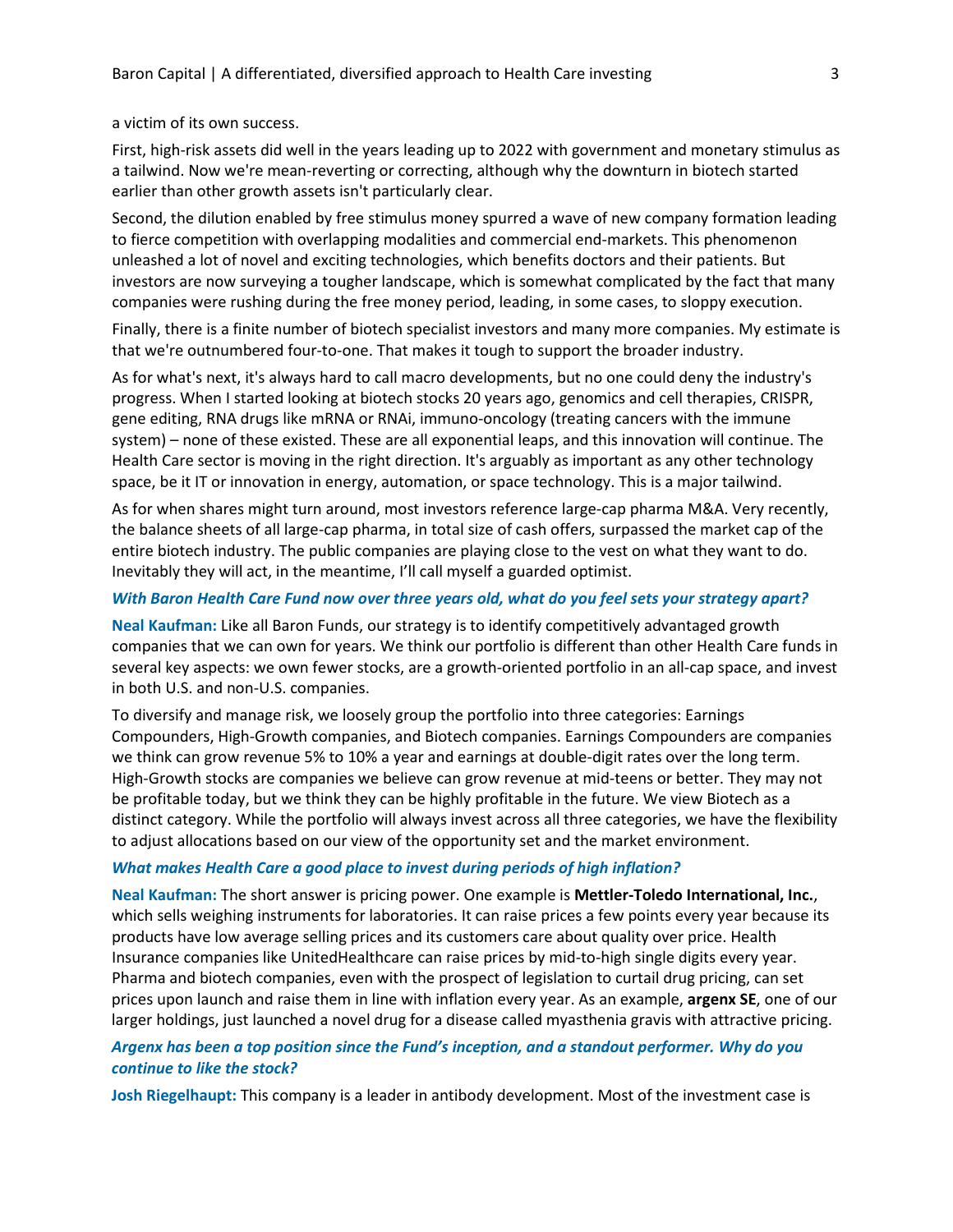hinged on a drug called VYVGART, which controls autoantibody diseases – antibodies that attack a person's own tissue. The many diseases caused by autoantibodies combined with the fact that argenx has a drug for a treatment considered very elusive in the biotech industry makes for a very promising opportunity. It means that one drug can potentially treat multiple diseases, with new disease indications becoming the pipeline itself. What was once a 50,000-patient end-market becomes 100,000 patients, then 200,000, and so on. This can create tremendous efficiencies and profitability and is why argenx is in such a coveted spot. Commercial sales for argenx just started this year, with the first quarter a blowout, beating consensus by almost three times. It's marching its way toward what we think will be a greater than \$10 billion peak drug. We think there's a lot to look forward to.

#### *Any final thoughts?*

**Neal Kaufman:** Despite the macro headwinds, there are a lot of positives as well. Even though COVID continues to resurface, medical procedure volumes have been recovering. Inflation, supply chain issues, and foreign currency headwinds are manageable for many of our holdings, which benefit from pricing power, solid balance sheets, and competitive advantages. While the capital markets for early-stage biotech companies has become extremely challenging, the later-stage companies we favor are still able to raise capital. We think M&A activity is likely to pick up given the large amount of cash sitting on the balance sheets of large-cap biopharma companies that need to replenish their pipelines. The government remains supportive of scientific research funding, which bodes well for life sciences tools companies. Drug pricing provisions and the Build Back Better law may resurface, but we think overall we're in a benign regulatory political environment for the Health Care industry. For example, Medicare Advantage companies are set to receive the highest rate increase in decades for fiscal year 2023, which bodes well for the managed care companies we own. Overall, despite near term headwinds, our longterm outlook for the Health Care sector remains optimistic.

*Investors should consider the investment objectives, risks, and charges and expenses of the investment carefully before investing. The prospectus and summary prospectuses contain this and other information about the Funds.You may obtain them from the Funds' distributor, Baron Capital, Inc., by calling 1-800- 99BARON or visiting [www.BaronFunds.com. P](http://www.baronfunds.com/)lease read them carefully before investing.*

*The performance data quoted represents past performance. Past performance is no guarantee of future results. The investment return and principal value of an investment will fluctuate; an investor's shares, when redeemed, may be worth more or less than their original cost. The Adviser reimburses certain Baron Fund expenses pursuantto a contract expiring on August 29, 2032, unless renewed for another 11 year term and the Fund's transfer agency expenses may be reduced by expense offsets from an unaffiliated transfer agent, without which performance would have been lower. Current performance may be lower or higher than the performance data quoted. For performance information current to the most recent month end, visit [www.BaronFunds.com](http://www.baronfunds.com/) or call 1-800-99BARON.*

**Baron Health Care Fund**'s annualized returns for the Institutional Shares as of March 31, 2022: 1 year, 3.62%; 3-year, 21.98%; Since Inception (4/30/2018), 19.20%. Annual expense ratio for the Institutional Shares as of December 31, 2021, was 0.89%, but the net annual expense ratio was 0.85% (net of the Adviser's fee waivers). The **Russell 3000 Health Care Index**'s annualized returns as of March 31, 2022: 1-year, 10.83%; 3-year, 14.92%; Since Fund Inception (4/30/2018), 15.01%.

**Risks**: In addition to general market conditions, the value of the Fund will be affected by investments in health care companies which are subject to a number of risks, including the adverse impact of legislative actions and government regulations. The Fund is non-diversified, which means it may have a greater percentage of its assetsin a single issuer than a diversified fund. The Fund invests in small and medium sized companies whose securities may be thinly traded and more difficult to sell during